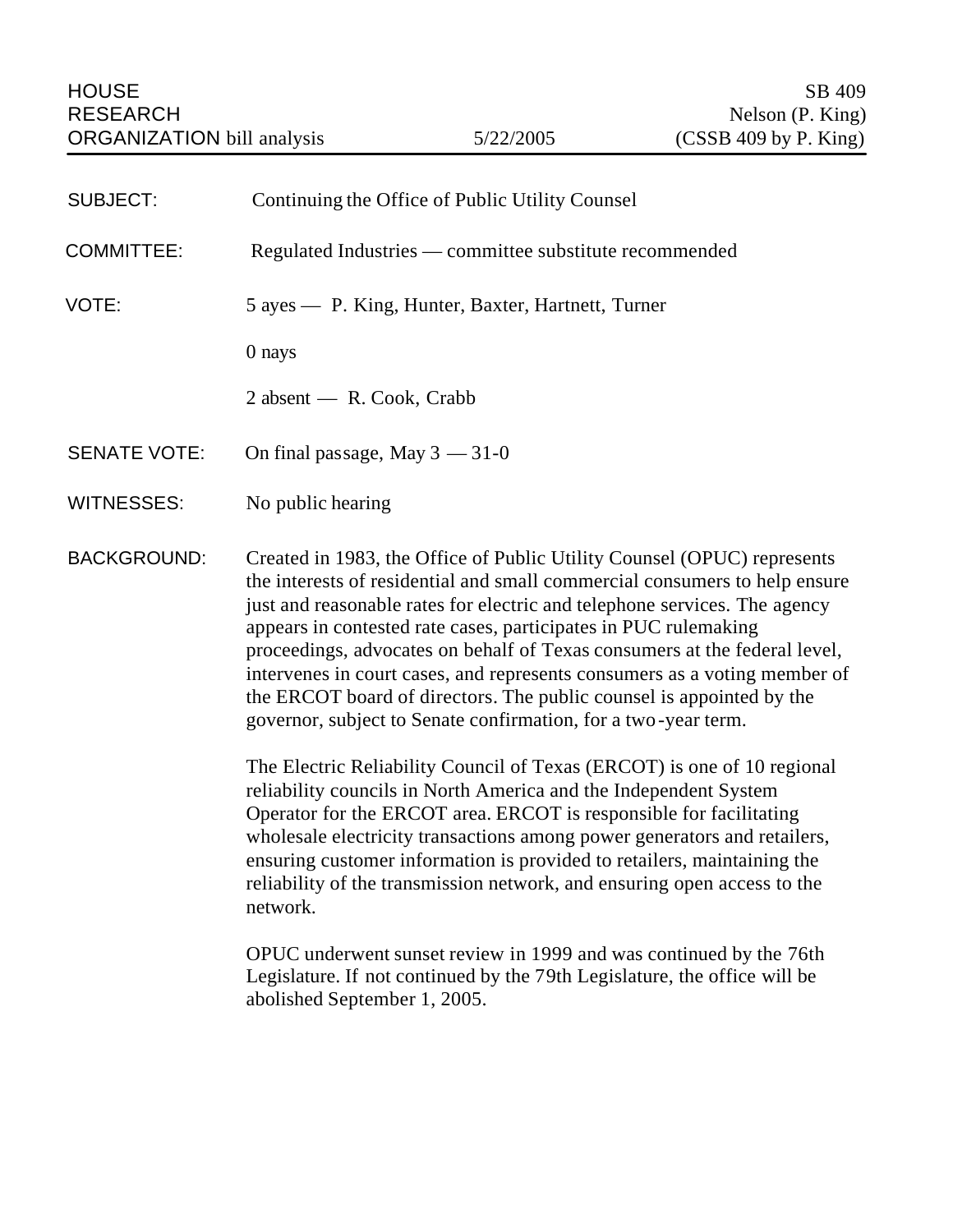## SB 409 House Research Organization page 2

DIGEST: CSSB 409 would continue OPUC for six years, until September 1, 2011.

*Representation.* The bill would specify that OPUC could represent residential consumers as a class in any proceeding in which the counselor determined consumers needed representation. OPUC could represent consumers individually or as a class in a judicial proceeding and could represent residential and small commercial consumers as a group or class in any federal bankruptcy case in which the counselor determined consumers to be in need of representation.

*Management audit.* The bill would require the state auditor in coordination with the Legislative Budget Board to evaluate OPUC's performance measures. The audit would include an estimate of consumer savings attributable to OPUC participation in proceedings. The report would have to be sent to the governor, the lieutenant governor, and the speaker of the House by August 1, 2006.

*Annual report.* OPUC would have to submit an annual report on its activities to the House Appropriations Committee, Senate Finance Committee, other legislative committees with jurisdiction over OPUC, and the Sunset Advisory Commission. The report would have to include:

- the types of activities conducted by the office and the time spent on those activities;
- the number of hours billed for representing residential and small commercial consumers;
- the type of work performed by each staff position; and
- OPUC's rate of success in representing consumers.

*Stakeholder meeting.* OPUC would conduct an annual hearing to give the public a chance to comment on the office's priorities, functions, and effectiveness. This meeting would not be subject to state open meetings laws, but notice would have to be filed in the Texas Register.

*Across the board recommendations***.** The bill would add standard sunset provisions governing conflicts of interest, grounds for removing a board member, division of responsibilities, negotiation of rulemaking, technology, and complaint procedures.